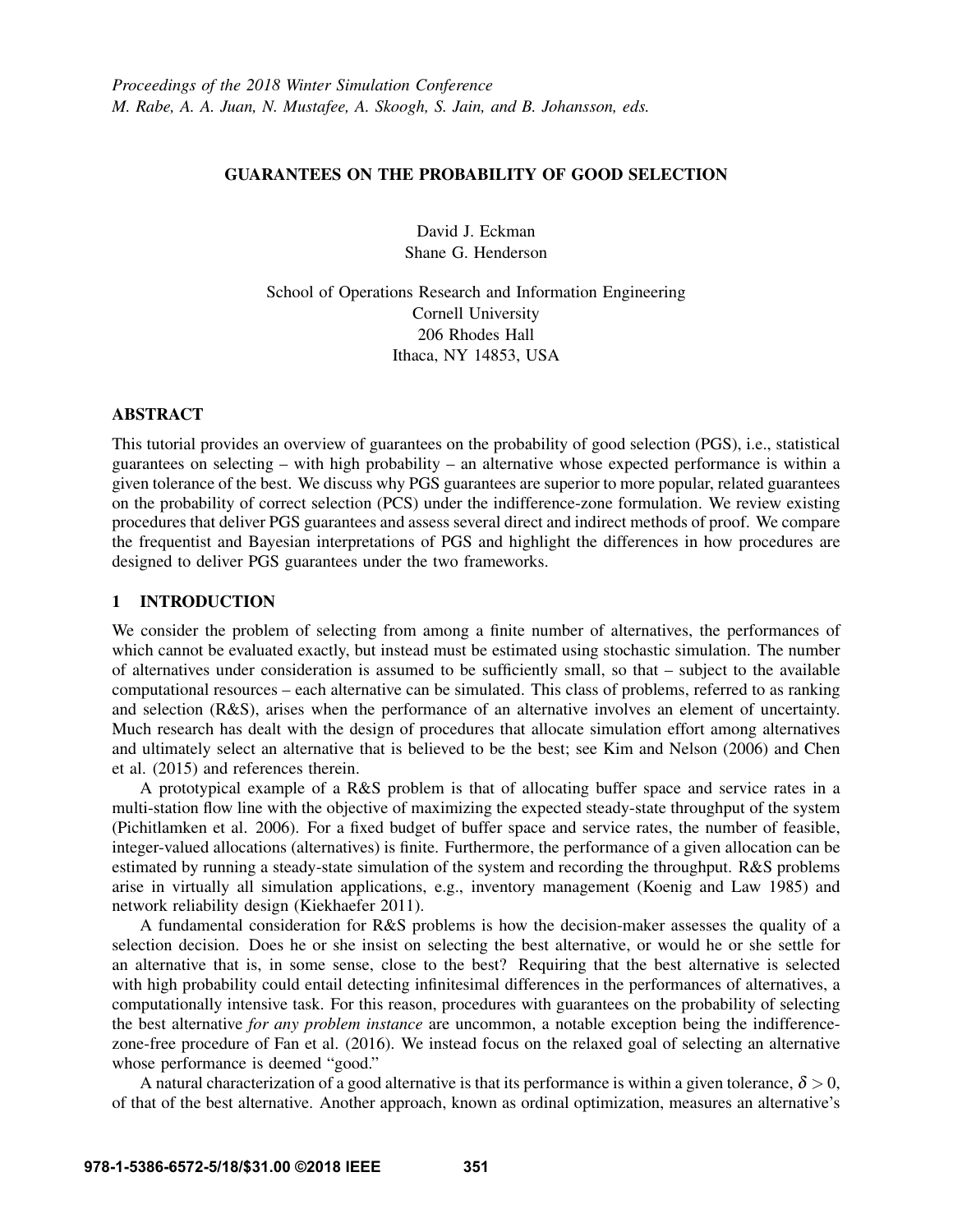goodness based on the ordering of the alternative's performance in relation to the best (Lau and Ho 1997; Ho et al. 2000). For example, an alternative might be regarded as good if its performance puts it within the top *m*% or top *m* alternatives. From the perspective of the decision-maker, these cardinal and ordinal criteria for goodness could differ significantly. We advocate for the cardinal criterion since the optimality gap has a clear, problem-specific meaning to the decision-maker in terms of the units of the objective function. Furthermore, this criterion offers better control on the performance of a good alternative.

To formalize these ideas, let *k* be the number of alternatives under consideration and let θ*<sup>i</sup>* be the scalar performance of alternative *i*,  $i = 1, ..., k$ . We refer to the vector  $\theta = (\theta_1, \theta_2, ..., \theta_k)$  as the *configuration* or problem instance and use a subscript  $[\cdot]$  when referring to the ordered performances  $\theta_{[1]} \leq \theta_{[2]} \leq \ldots \leq \theta_{[k]}$ . Without loss of generality, we will assume that larger performance values are better, i.e., alternative [*k*] is (one of) the best. Let  $\mathscr D$  be the (random) index of the alternative selected by a procedure.

Selection decisions can be described by loss functions in terms of the selected alternative and the best (Branke et al. 2005). For instance, correct selection and good selection can be modeled by the loss functions  $\mathscr{L}_{CS}(\mathscr{D}, \theta) = \mathbb{1}\{\theta_{\mathscr{D}} \neq \theta_{[k]}\}\$  and  $\mathscr{L}_{GS,\delta}(\mathscr{D}, \theta) = \mathbb{1}\{\theta_{\mathscr{D}} \leq \theta_{[k]} - \delta\}$ , respectively, where  $\mathbb{1}\{\cdot\}$ denotes an indicator function taking values of 0 or 1. The probabilities of correct selection (PCS) and good selection (PGS) are then one minus the expectations of the loss functions  $\mathcal{L}_{CS}$  and  $\mathcal{L}_{GS,\delta}$ , respectively. Here, the expectations are with respect to repeated runs of the procedure on a fixed problem instance, i.e., the frequentist interpretation.

Another popular loss function, opportunity cost (also known as linear loss), is defined as the difference between the performances of the selected alternative and the best, i.e.,  $\mathscr{L}_{OC}(\mathscr{D}, \theta) = \theta_{[k]} - \theta_{\mathscr{D}}$  (Chick and Inoue 2001b). The opportunity cost loss function is analogous to simple regret in the pure exploration problem for multi-armed bandits (Bubeck et al. 2011) and is weakly related to good selection. Expected opportunity cost can be translated into a bound on PGS via Markov's inequality (Chick and Wu 2005):

$$
\text{PGS} = P_{\theta}(\theta_{\mathscr{D}} > \theta_{[k]} - \delta) = 1 - P_{\theta}(\theta_{[k]} - \theta_{\mathscr{D}} \ge \delta) \ge 1 - \mathbb{E}_{\theta}[\theta_{[k]} - \theta_{\mathscr{D}}]/\delta = 1 - \mathbb{E}_{\theta}[\mathscr{L}_{OC}]/\delta,
$$

where the subscript  $\theta$  indicates that the probability (or expectation) is for the fixed configuration  $\theta$ . This bound, however, is quite loose. To imply PGS  $\geq 1-\alpha$  for some  $0 < \alpha \leq 1-1/k$ , the expected opportunity cost must be less than or equal to  $\delta \times \alpha$ . This is tantamount to selecting the best alternative with probability 1 − α and selecting an alternative with knife-edge bad performance  $θ_{k}$  − δ with probability α. While expected opportunity cost offers more control than PGS over the performance of the selected alternative, it is more commonly studied under the Bayesian interpretation of the R&S problem (see Section 4.2), and so we do not discuss it further.

Although PGS guarantees have primarily been studied within the R&S community, they have also been the subject of research on multi-armed bandits in the pure exploration setting, where they are called probably approximately correct (PAC) selection guarantees (Even-Dar et al. 2002). The term "probably" refers to the fixed confidence level  $1-\alpha$ , while the term "approximately correct selection" refers to the event of selecting an alternative (arm) whose performance is within  $\delta$  of the best. Much of the recent research on PAC-selection guarantees for multi-armed bandit algorithms focuses on the necessary sampling complexity and how it scales with respect to  $\delta$ ,  $1-\alpha$ , and *k* (Mannor and Tsitsiklis 2004; Karnin et al. 2013; Zhou et al. 2014).

Both the R&S and multi-armed bandit communities make assumptions on the distributions of the observations taken from the alternatives. Indeed, without some regularity conditions, designing a selection procedure that delivers a fixed-confidence guarantee appears hopeless. For instance, Bubeck et al. (2011) point out that binary loss functions such as those for PCS and PGS are not suited for distribution-free analysis. In the multi-armed bandit community, two common assumptions are that the distributions of observations (rewards) either have bounded support or are sub-Gaussian. Mannor and Tsitsiklis (2004) conjecture that the complexity results for PAC-selection guarantees can hold for other special cases of reward distributions, provided the Kullback-Liebler divergence between the distributions of any two arms is finite. Meanwhile, in the R&S community, the prevalent assumption is that the observations are normally distributed. While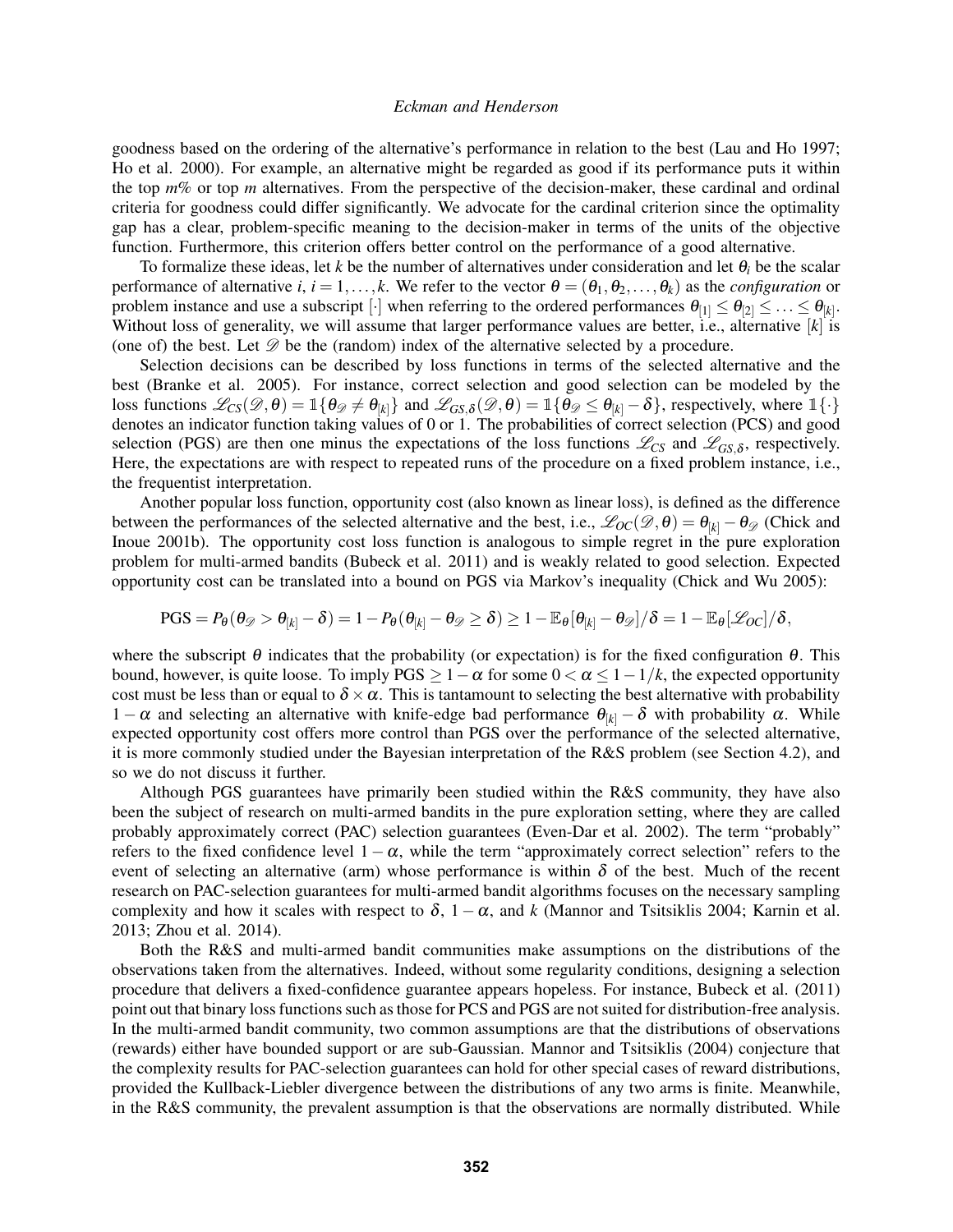unrealistic, this assumption can often be approximately satisfied by batching observations. Other R&S research has avoided this assumption by studying the problem from a large-deviations perspective (Glynn and Juneja 2004; Hunter and Pasupathy 2010). In particular, Glynn and Juneja (2015) show that some regularity conditions are needed to design selection procedures that deliver a PCS guarantee of  $1-\alpha$  with complexity  $O(\log(1/\alpha))$ . Broadie et al. (2007) and Blanchet et al. (2008) extend the large-deviations analysis to design asymptotically optimal allocation policies for heavy-tailed distributions.

The remainder of this tutorial is organized as follows. In Section 2, we draw connections between PGS guarantees and more popular PCS guarantees under the indifference-zone formulation and argue that PGS guarantees are preferable. In Section 3, we review past research about the design of procedures that deliver PGS guarantees and the various proof techniques that have been used. In Section 4, we discuss PGS guarantees that result from bootstrapping and those that arise under a Bayesian framework. In Section 5, we outline unresolved research questions and possible extensions of PGS guarantees to other stochastic optimization problems. We direct the reader to the working paper of Eckman and Henderson (2018a) for detailed proofs and additional discussion.

#### 2 CONNECTIONS TO THE INDIFFERENCE-ZONE FORMULATION

Ever since the earliest research on R&S problems, the emphasis has been on designing selection procedures that deliver guarantees on PCS. Nevertheless, this insistence on selecting the best alternative with high probability runs counter to the fact that a simulation model is, unavoidably, an imprecise representation of reality. Consequently, the best alternative according to a simulation model is not necessarily the best alternative in the real world. In addition, the decision-maker may have secondary criteria for evaluating an alternative and some differences in performance may simply be too small to care about. Some leniency in selecting a high-quality alternative is, therefore, justified.

As previously mentioned, designing a procedure that guarantees to select the best alternative with high probability is difficult, because detecting a small difference in performance is computationally expensive. An early approach that circumvents this issue is the indifference-zone (IZ) formulation of Bechhofer (1954). The IZ formulation uses a scalar parameter  $\delta > 0$  to partition the space of configurations into two regions: the preference zone and the indifference zone. For configurations in the preference zone, the performance of the best alternative is at least  $\delta$  better than those of all other alternatives, i.e.,  $\theta_{[k]} - \theta_{[k-1]} \ge \delta$ . For these problem instances, the decision-maker clearly prefers the best alternative to the others. For configurations in the indifference zone, there is at least one other alternative whose performance is within  $\delta$  of the best, i.e.,  $\theta_{[k]} - \theta_{[k-1]} < \delta$ . For these problem instances, the decision-maker is believed to be indifferent to selecting any alternative whose performance is within  $\delta$  of the best.

Under the indifference-zone formulation, selection procedures are typically designed to deliver PCS guarantees for configurations in the preference zone, i.e.,  $P_{\theta}(\theta_{\mathscr{D}} = \theta_{[k]}) \geq 1 - \alpha$  for all  $\theta$  such that  $\theta_{[k]} - \theta_{[k-1]} \ge \delta$ . In other words, when there is a clear-cut best alternative, it will be selected with high probability. This IZ-inspired PCS guarantee has remained the primary fixed-confidence guarantee sought for R&S procedures. Although IZ-inspired PCS guarantees are at times difficult to prove, the IZ formulation often makes the analysis more tractable. In particular, the lower bound on the difference in performances between the best and second-best alternatives can frequently be used to develop upper bounds on the sample sizes needed to detect such differences.

Despite their prevalence in the R&S literature, IZ-inspired PCS guarantees are unsatisfactory. The most glaring omission of IZ-inspired PCS guarantees is that they say nothing about the performance of a selection procedure when the configuration is not in the preference zone. Does the procedure guarantee to select a δ-good alternative with high probability? Does the procedure even guarantee to terminate in finite time? This deficiency is only exacerbated by the fact that real-world problem instances are unlikely to belong to the preference zone, especially when the number of alternatives is large. Moreover, when a simulation-optimization search is used to identify alternatives, one would expect the visited alternatives to have increasingly similar performance as the search progresses (Eckman and Henderson 2018b).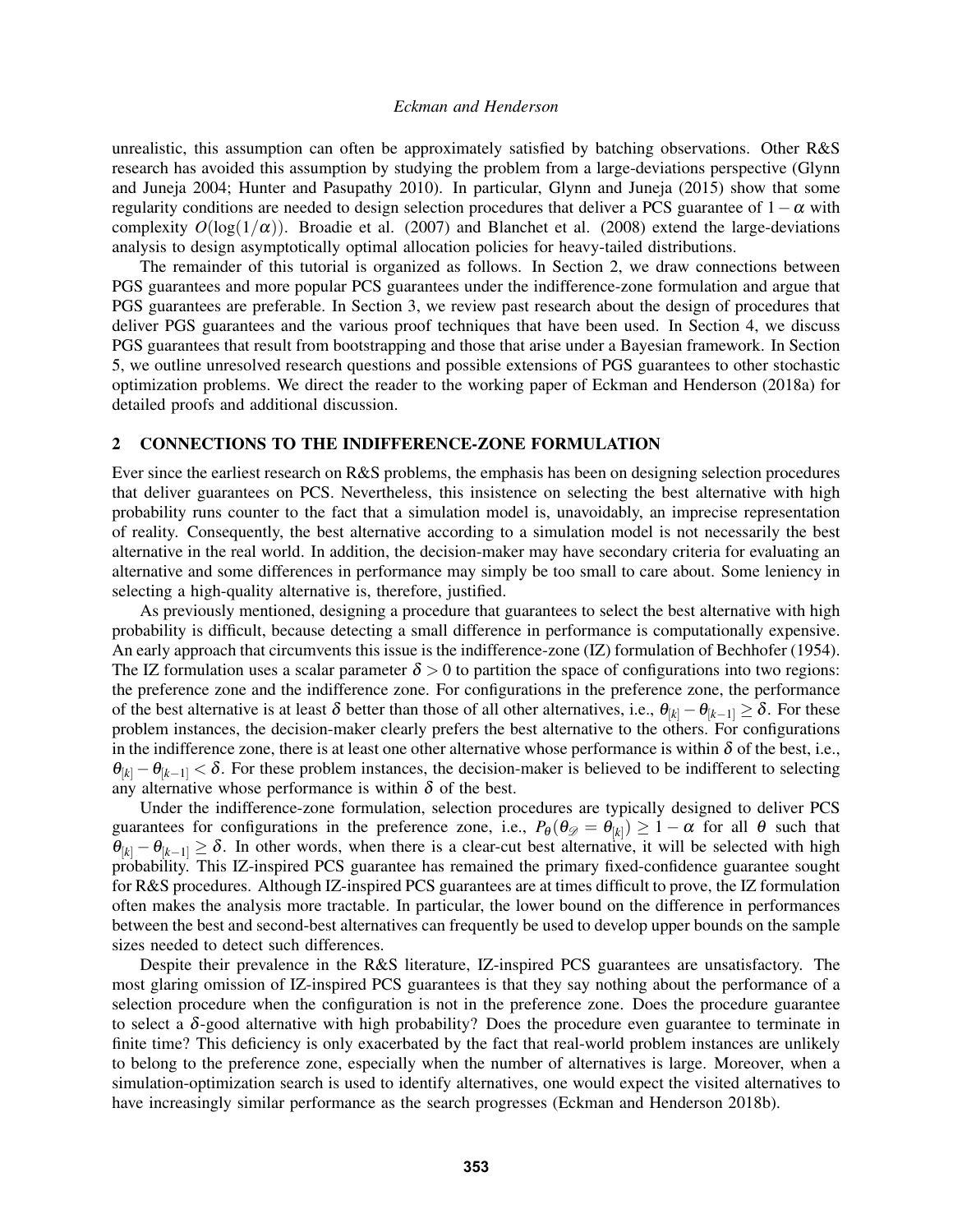IZ-inspired PCS guarantees are further undermined by the inherent uncertainty about the configuration. Merely verifying that the IZ assumption is satisfied is impractical (Parnes and Srinivasan 1986). If the decision-maker had a prior belief that the configuration was in the preference zone, he or she might be better served by using this information within a Bayesian R&S procedure, thereby avoiding the IZ assumption altogether.

Even if it were possible to assert a lower bound on the difference in the performances between the best and second-best alternatives, that quantity may be smaller than the decision-maker's tolerance towards making a suboptimal decision. To be clear, although the IZ parameter  $\delta$  is often regarded as the minimum difference in performance worth detecting, it does *not* play that role for selection procedures with IZinspired PCS guarantees. Instead,  $\delta$  demarcates the problem instances on which a selection procedure can be relied upon to deliver a statistical guarantee. This disconnection between the IZ parameter and the decision-maker's tolerance can lead to undesirable consequences. For example, the decision-maker may choose an IZ parameter much smaller than his or her tolerance in order to make an IZ-inspired PCS guarantee more reliable, with the cost of this conservativeness being excessive simulation effort.

Because of these shortcomings of IZ-inspired PCS guarantees, PGS guarantees are a superior goal for which selection procedures should instead be designed. For all their deficiencies as a stand-alone goal, IZ-inspired PCS guarantees are not without purpose. As we will show in Section 3.2, under certain sufficient conditions, IZ-inspired PCS guarantees can be lifted to PGS guarantees.

## 3 METHODS FOR PROVING PGS GUARANTEES

In this section, we review several techniques that have been used to prove PGS guarantees for selection procedures. We first introduce a notation to describe the problem formulation and selection procedures.

For each alternative  $i = 1, \ldots, k$ , let  $X_{ij}$  denote the *j*th observation. We assume that the vectors of the *j*th observations from all alternatives,  $(X_{1j}, X_{2j}, \ldots, X_{kj})$ , are independent and identically distributed (i.i.d.) for  $j \ge 1$ , with each being drawn from a joint distribution *F* having marginal distributions  $F_i$ ,  $i = 1, \ldots, k$ . We make no assumption that the observations  $X_1, X_2, \ldots, X_k$  are independent, and so allow for the use of common random numbers across alternatives.

A key assumption we make is that the joint distribution *F* is fully specified by the configuration  $\theta$ . In other words, given a vector of performances  $\theta$ , one can generate the observations  $(X_{1j}, X_{2j}, \ldots, X_{kj})$  for  $j \geq 1$ . This assumption enables us to make well-defined statements relating the probabilities of selection decisions under different configurations. It also aligns with the indifference-zone formulation, in which problem instances are characterized only by the vector of performances  $\theta$ , and not by any other distributional parameters of *F*. For example, when observations are normally distributed with mean vector  $\theta$  and covariance matrix  $\Sigma$ ,  $\Sigma$  is assumed to be the same under any two configurations  $\theta$  and  $\theta$ .

Given this setup, we define a selection procedure as follows. For each alternative  $i = 1, \ldots, k$ , a selection procedure takes observations  $X_{i1},...,X_{in_i}$  and calculates an estimator  $Y_i$  for  $\theta_i$  based on these observations. The sample size of alternative *i*, *n<sup>i</sup>* , may depend on the observations of other alternatives and can be random. We assume that a selection procedure then selects an alternative  $\mathscr{D} \in \arg \max_i Y_i$  as the best, though there exist procedures that use other selection criteria (Peng et al. 2016). In the event of a tie among estimators, a selection procedure uses a tie-breaking rule to make the final selection. Throughout our discussion, we assume that the estimators  $(Y_1, \ldots, Y_n)$  have a joint probability density function, so that ties occur with probability zero. This assumption is made for convenience; all of the results should extend to the case when the estimators are discrete by using a randomized tie-breaking rule and properly accounting for the events of ties.

When necessary, we distinguish between selection procedures that use some form of screening – to eliminate inferior alternatives before the end of the procedure – and those that do not. Many early selection procedures do not use screening, e.g., those of Bechhofer (1954), Dudewicz and Dalal (1975), and Rinott (1978), while most contemporary selection procedures use screening to achieve greater sampling efficiency,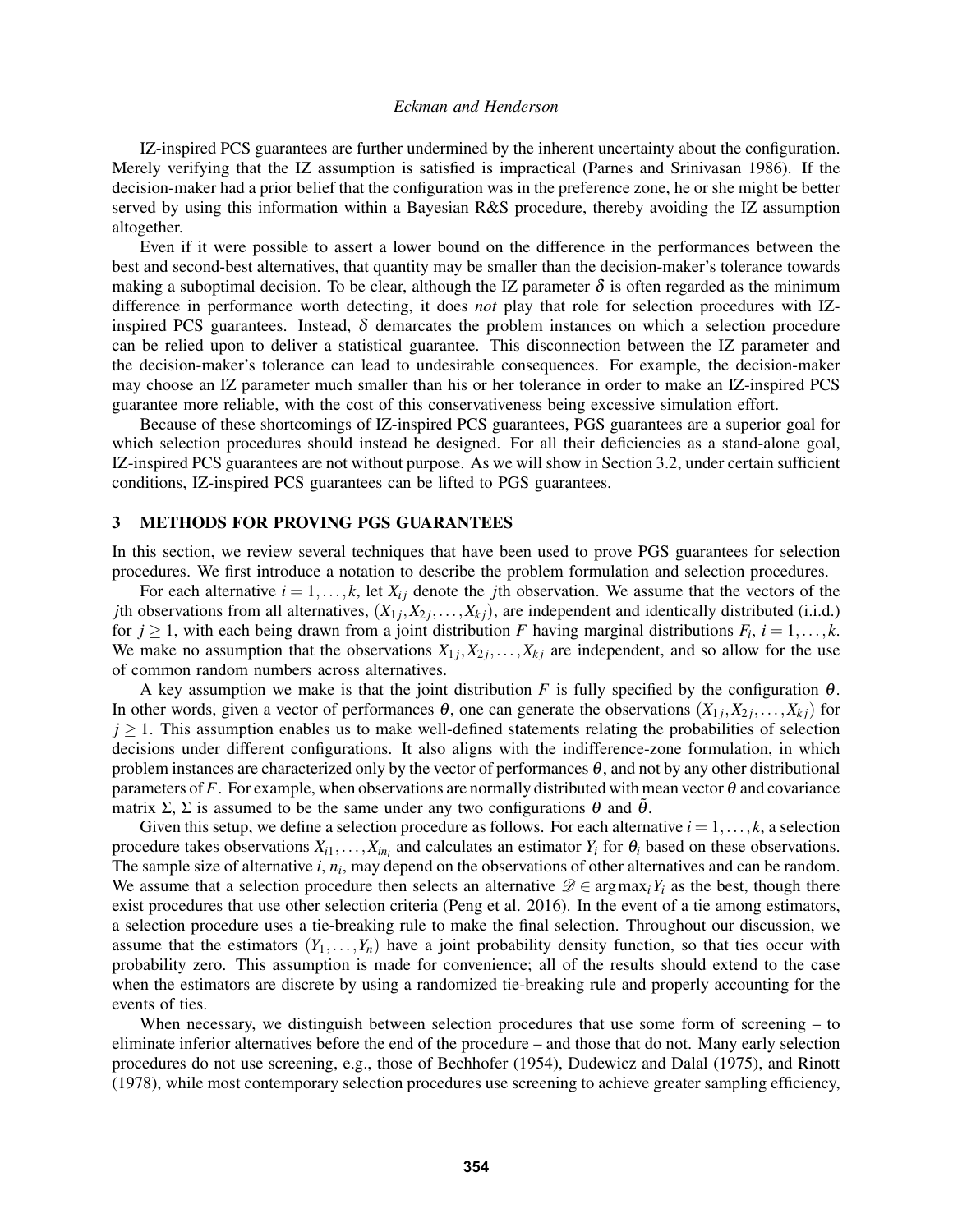e.g., those of Nelson et al. (2001), Kim and Nelson (2001), Kim and Dieker (2011), Frazier (2014), and Zhong and Hong (2017).

#### 3.1 Concentration Inequalities

As mentioned earlier, in the multi-armed bandit literature, it is commonly assumed that the marginal distributions *F<sup>i</sup>* have bounded support or are sub-Gaussian with known scale (bound on the variance). These regularity conditions allow the use of concentration inequalities to prove PGS guarantees for multi-armed bandit algorithms. The general approach is two-staged: First, bound the probability of a bad alternative having a higher estimator than the best alternative using a concentration inequality. Second, use Bonferroni's inequality to sum over all pairwise comparisons with the best alternative. As an illustration, suppose that each marginal distribution has a support of [0,1] and that  $\theta_i = \mathbb{E}[X_i]$ . Consider the "Naive" algorithm of Even-Dar et al. (2006) that takes  $n = (2/\delta^2) \ln(2k/\alpha)$  observations independently from each alternative and selects the alternative with the highest sample mean,  $Y_i = n^{-1} \sum_{j=1}^n X_{ij}$ .

If a given bad alternative is selected, then its estimator may have exceeded its performance by  $\delta/2$ or the estimator of the best alternative may have been less than  $\delta/2$  below its performance. If neither of these events happened, then the bad alternative would not have been selected since the best alternative's estimator would have been higher. Thus, for a fixed bad alternative  $i \neq [k]$ ,

$$
P_{\theta}(Y_i > Y_{[k]}) \le P_{\theta}(Y_i > \theta_i + \delta/2 \text{ or } Y_{[k]} < \theta_{[k]} - \delta/2)
$$
  
\n
$$
\le P_{\theta}(Y_i > \theta_i + \delta/2) + P_{\theta}(Y_{[k]} < \theta_{[k]} - \delta/2)
$$
  
\n
$$
\le 2 \exp(-2(\delta/2)^2 n),
$$

where the last inequality follows from applying Hoeffding's inequality twice. From the choice of *n*, it follows that  $P_{\theta}(Y_i > Y_{[k]}) \leq \alpha/k$ .

If a bad alternative is selected, then it must be the case that the estimator for that alternative is greater than that of Alternative [*k*]. As a worst case, assume that all alternatives other than Alternative [*k*] are bad. By Bonferroni's inequality and the above inequality,

$$
P_{\theta}(\text{Bad Selection}) \leq P_{\theta}\left(\cup_{i \neq [k]}\{Y_i > Y_{[k]}\}\right) \leq \sum_{i \neq [k]} P_{\theta}(Y_i > Y_{[k]}) \leq (k-1)(\alpha/k) < \alpha.
$$

Therefore, the Naive algorithm has a PGS guarantee.

In summary, the key step is using Hoeffding's inequality to bound the probability that an alternative's estimator differs from the alternative's performance by at least  $\delta/2$  in a particular direction. If the marginal distributions do not have bounded supports, but are instead sub-Gaussian with known scale, then other concentration inequalities such as Chernoff's bound can be used for the same purpose. For some multiarmed bandit algorithms that eliminate alternatives in stages, e.g., the Successive Elimination and Median Elimination algorithms of Even-Dar et al. (2002) and Even-Dar et al. (2006), concentration inequalities have been used similarly to prove PGS guarantees.

In contrast, the R&S literature typically assumes that observations are normally distributed, i.e.,  $X_{i1} \sim \mathcal{N}(\theta_i, \sigma_i^2)$ . While the aforementioned concentration inequalities are convenient for proving PGS guarantees under the standard multi-armed bandit assumptions, they cannot be applied in this setting without knowing the variances, or at least an upper bound on the variances. Instead, the idea of constructing confidence bands around each alternative's estimator has been used to prove a PGS guarantee for the fully sequential envelope procedure (EP) of Ma and Henderson (2017). Unlike procedures that use screening, EP keeps all alternatives in contention until the procedure terminates, but still offers flexibility in how observations are allocated across alternatives. The procedure constructs lower and upper confidence limits for the performances of each alternative and updates these limits as more observations are taken. The confidence limits are designed to guarantee that with a probability of at least  $1-\alpha$ , the upper confidence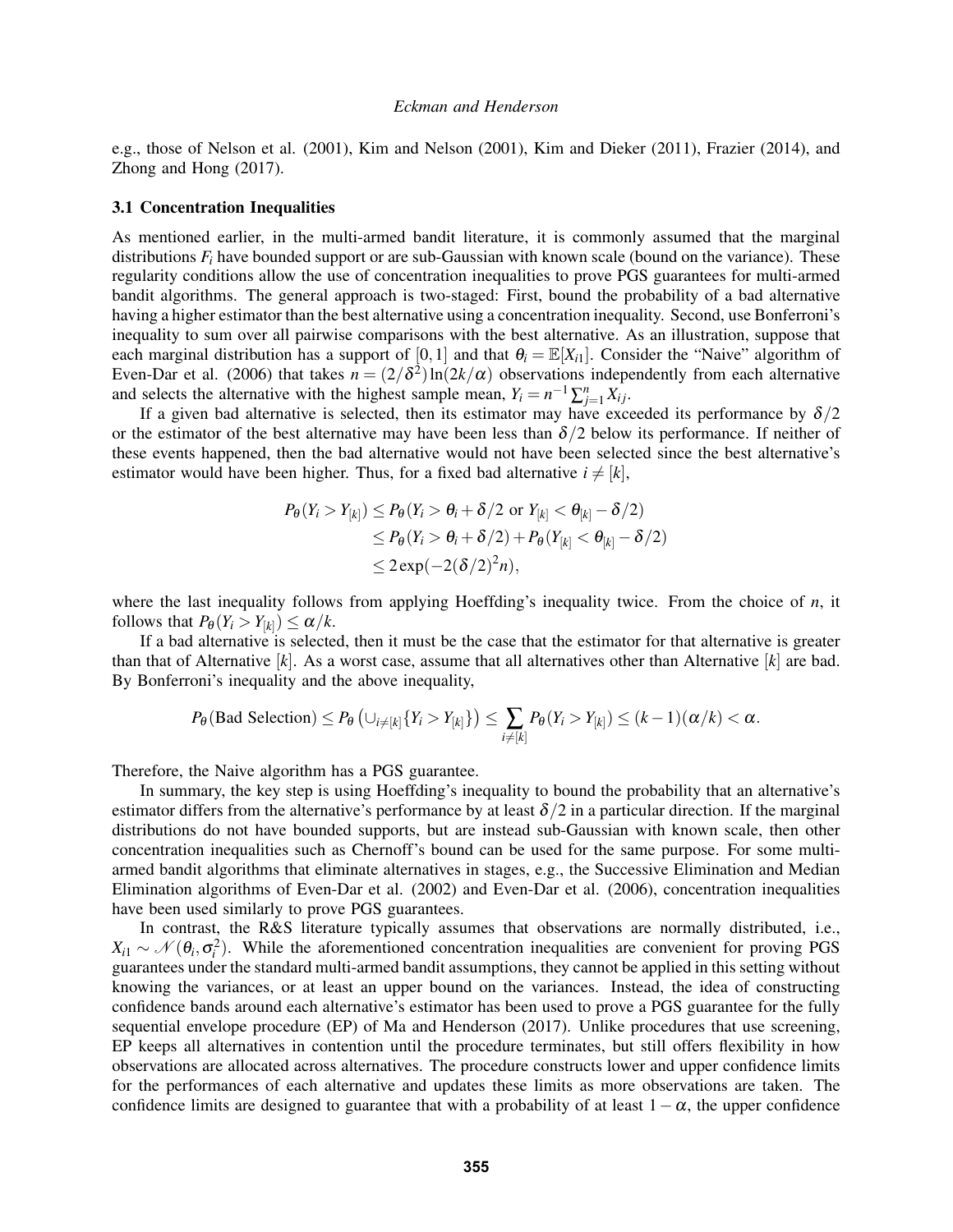limit of the best alternative stays above its true performance while the lower confidence limits of the other alternatives stay below their true performances *throughout the entire procedure*. When these bounds hold, a good selection is implied by terminating when the lower confidence limit of the estimated best alternative exceeds the highest upper confidence limit of the other alternatives minus  $\delta$  (Ma and Henderson 2017).

## 3.2 Lifting IZ-Inspired PCS Guarantees

Another approach to proving PGS guarantees is to first prove that a selection procedure has an IZ-inspired PCS guarantee and then show that this implies a PGS guarantee. In terms of the two guarantees, a PGS guarantee implies an IZ-inspired PCS guarantee because for configurations in the preference zone, the only good alternative is the best. One might naturally wonder whether the converse holds: does an IZ-inspired PCS guarantee imply a PGS guarantee over the entire space of configurations? Intuitively, one might expect this to be the case since for problem instances with more than one good alternative, it should be more likely that one of them is selected. Put differently, if a procedure can select the best alternative when all other alternatives have  $\delta$ -worse performance, why would it do any worse when there are more good alternatives?

Unfortunately, the answer to the posed question is negative. In terms of a counter-example, it is possible to contrive a selection procedure with an IZ-inspired PCS guarantee but without a PGS guarantee (Eckman and Henderson 2018a). Specifically, when the estimators of the two best-looking alternatives are similar in value, the procedure paradoxically selects one of the other alternatives. Thus when there is a single  $\delta$ -best alternative, the PCS is high, but when there are multiple good alternatives, the PGS can suffer.

Although the converse implication does not universally hold, many R&S procedures with IZ-inspired PCS guarantees have been shown to have PGS guarantees (Matejcik and Nelson 1995), and many others may very well have (yet unproven) PGS guarantees, simply by not behaving bizarrely.

A logical approach to proving the converse is to show that for any configuration in the indifference zone, there is a corresponding configuration in the preference zone with a lower PGS, which is equivalent to the PCS. In particular, we consider pairing an arbitrary configuration  $\theta$  in the indifference zone with another configuration  $\theta^*$  for which all of the good – but not the best – alternatives of  $\theta$  are shifted to become bad alternatives; thus  $\theta^*$  is in the preference zone. To be precise, for all  $i \in \{1, ..., k-1\}$  for which  $\theta_{[i]} > \theta_{[k]} - \delta$ , we set  $\theta_{[i]}^* = \theta_{[k]} - \delta$ , and for all other *i*, including *k*, we take  $\theta_{[i]}^* = \theta_{[i]}$ . The critical question is then: What are sufficient conditions under which for any configuration  $\hat{\theta}$  in the indifference zone, the PGS in  $\theta$  is higher than the PGS in its paired configuration  $\theta^*$ ?

Research into sufficient conditions dates back to the work of Fabian (1962) and has led to various results, many of them involving overly restrictive assumptions on the selection procedures. For example, Chiu (1974a) and Chiu (1974b) assume that the probability that the best alternative has a higher estimator than any bad alternative is monotone with respect to the differences between performances of consecutively ordered alternatives. Similarly, Feigin and Weissman (1981) and Chen (1982) assume that the estimators of the alternatives' performances are mutually independent and come from the same family of stochastically increasing distributions having different location parameters. Furthermore, Nelson and Matejcik (1995) effectively assume that the estimators of the alternatives' performances are shift-invariant with respect to the vector of performances. These assumptions can all be generalized into the following condition:

**Condition 1** (Guiard 1996) For any subset  $A \subset \{1, \ldots, k\}$ , the joint distribution of the estimators  $\{Y_i : i \in A\}$ does not depend on  $\theta_j$ , for all  $j \notin A$ .

Condition 1 states that changing the performance of an alternative or subset of alternatives does not change the joint distribution of the estimators of the other alternatives. Condition 1 thus allows one to compare events involving the estimators of a subset of alternatives between two configurations in which the performances of alternatives in that subset are the same.

A short proof that Condition 1, when combined with an IZ-inspired PCS guarantee, implies a PGS guarantee is as follows. Let  $P_{\theta}$  and  $P_{\theta^*}$  denote the probability measures under configurations  $\theta$  and  $\theta^*$ , respectively, and for a given alternative, *i*, let  $Y_i$  and  $Y_i^*$  be the estimators of Alternative *i* under configurations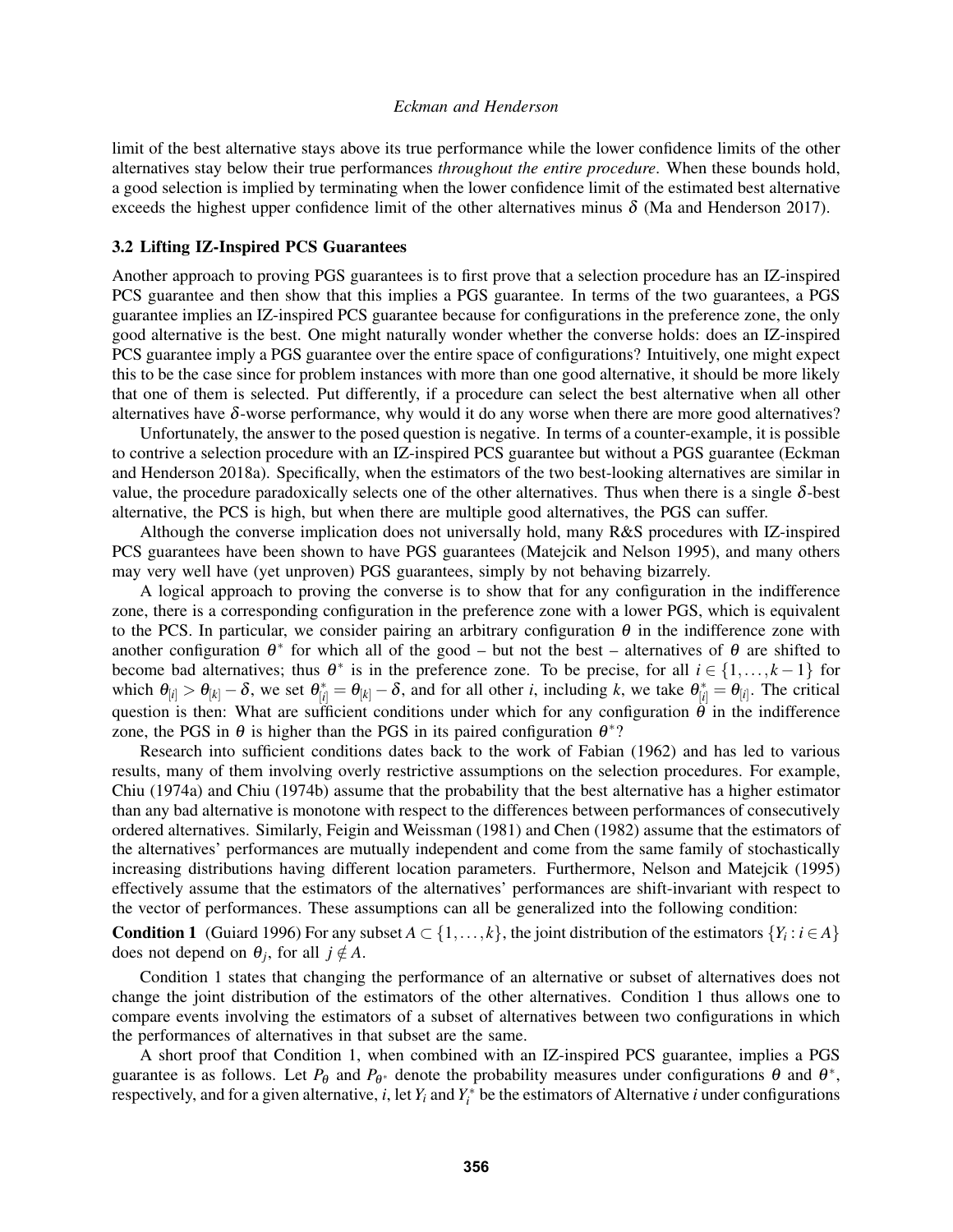θ and θ ∗ . One way for a good selection to occur under configuration θ is for Alternative [*k*] to have a higher estimator than every bad alternative. Condition 1 can then be applied, taking  $A = \{[k]\} \cup \{i : \theta_i \leq \theta_{[k]} - \delta\}$ :

$$
P_{\theta}(\text{Good Selection}) \ge P_{\theta}(Y_{[k]} > Y_i \text{ for all } i \text{ such that } \theta_i \le \theta_{[k]} - \delta)
$$
  
=  $P_{\theta^*}(Y_{[k]} > Y_i^*$  for all  $i \text{ such that } \theta_i \le \theta_{[k]} - \delta)$   
 $\ge P_{\theta^*}(Y_{[k]} > Y_i^*$  for all  $i \ne [k])$   
=  $P_{\theta^*}(\text{Correct Selection}) \ge 1 - \alpha.$ 

An important special case that implies Condition 1 is when the estimators of the performance of each alternative are mutually independent, as is the case for many selection procedures in which alternatives are sampled independently and no screening is used, e.g., those of Bechhofer (1954), Rinott (1978) and Dudewicz and Dalal (1975). For this reason, Condition 1 can even be used for problems in which the vector of performances is not a location parameter of the joint distribution *F*. For example, it can be used to show that the procedure of Sobel and Huyett (1957) for selecting the best Bernoulli population delivers a PGS guarantee. Condition 1 can also be satisfied for some procedures that use common random numbers across alternatives, such as those of Clark and Yang (1986) and Nelson and Matejcik (1995).

Another special case of Condition 1 is when the joint distribution of the estimators is shift-invariant with respect to the configuration, i.e., for any configurations  $\theta$  and  $\tilde{\theta}$ ,

$$
(Y_1-\theta_1,\ldots,Y_k-\theta_k)\stackrel{d}{=}(\tilde{Y}_1-\tilde{\theta}_1,\ldots,\tilde{Y}_k-\tilde{\theta}_k),
$$

where  $\frac{d}{dx}$  denotes equivalence in distribution. In this case, a shift in the vector of performances  $\theta$  produces an equivalent shift in the joint distribution of the estimators  $Y_1, \ldots, Y_k$ . This situation is slightly stronger than the condition in Theorem 1 of Nelson and Matejcik (1995). In order for this special case to be satisfied, θ would likely need to be a location parameter of the joint distribution of the observations *F*. This would be the case, for example, if  $X_{i1} \sim \mathcal{N}(\theta_i, \sigma_i^2)$  and alternatives were sampled independently. In this setting,  $\theta_i$  could also represent some other location parameter of  $F_i$ , such as the median or  $q$ -quantile.

A major shortcoming of Condition 1 is that it is unlikely to hold for modern procedures that use screening to eliminate inferior alternatives. This is because changing the performance of a given alternative can either change the set of alternatives that survive the screening stage, or affect the sequencing of alternatives that are eliminated (Nelson et al. 2001; Kim and Nelson 2001). We now discuss another condition that lifts an IZ-inspired PCS guarantee to a PGS guarantee and seems more likely to hold for procedures that use screening.

**Condition 2** (Hayter 1994): For all alternatives  $i = 1, \ldots, k$ ,  $P_{\theta}$  (Select Alternative *i*) is non-increasing in  $\theta_i$  for every  $j \neq i$ .

Condition 2 states that increasing the performance of an alternative will not improve the likelihood that any other alternative is selected. And since

$$
P_{\theta}(\text{Select Alternative } j) = 1 - \sum_{i \neq j} P_{\theta}(\text{Select Alternative } i),
$$

Condition 2 also implies that increasing the performance of an alternative does not decrease the probability of selecting that alternative.

The proof that an IZ-inspired PCS guarantee implies a PGS guarantee for selection procedures satisfying Condition 2 makes use of the following consequence: increasing the performance of a bad alternative until it is good will not increase the probability that any other bad alternative is selected, and, thus, the probability of making a good selection will not decrease. Running this argument in reverse says that decreasing the performance of a good alternative will not increase the PGS. Hence, for an arbitrary configuration  $\theta$  in the indifference zone, iteratively reducing the performances of all good (but not best) alternatives until they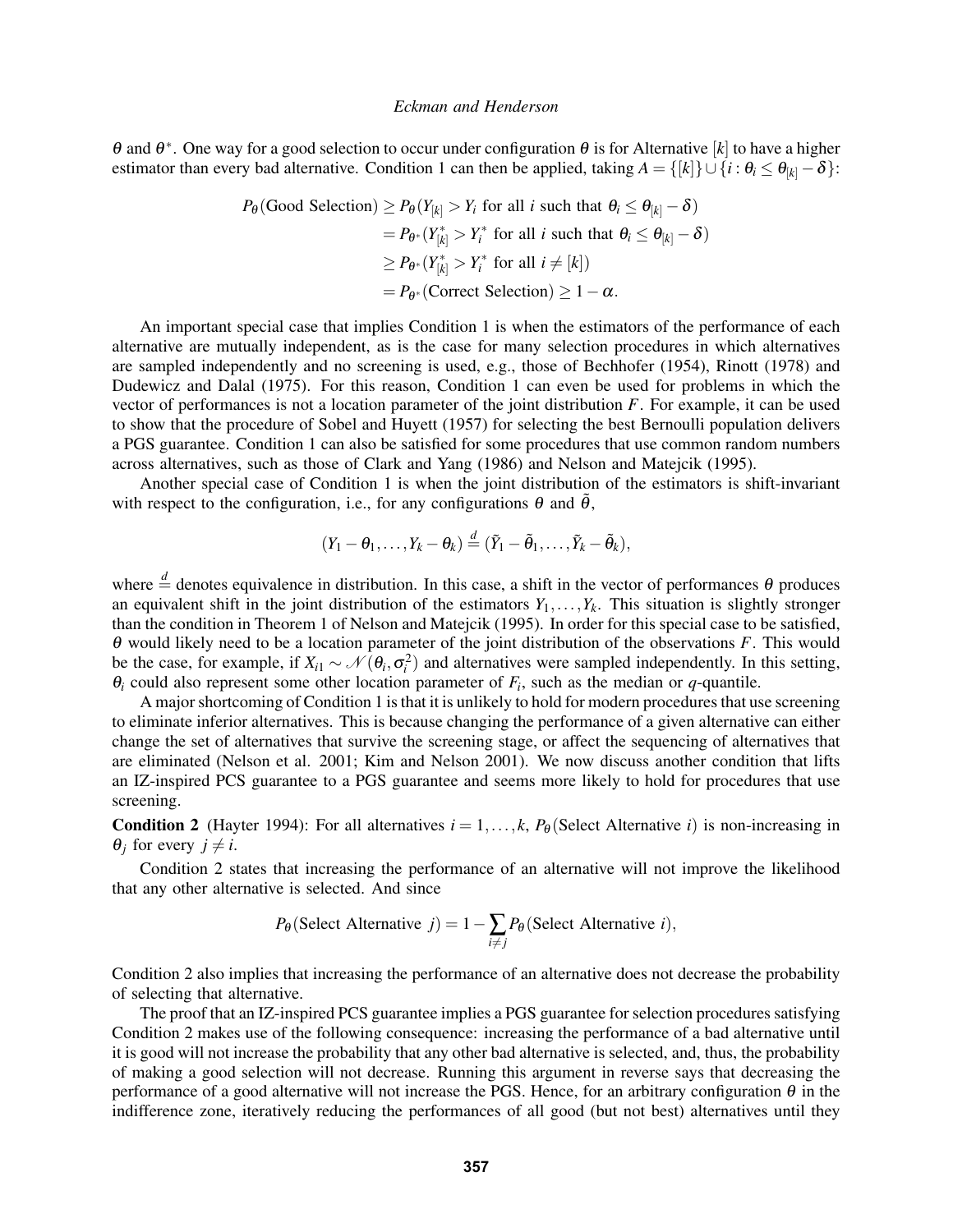are at  $\theta_{[k]}$  –  $\delta$  will not increase the PGS. The PGS in configuration  $\theta$  will, therefore, be no less than the PGS of configuration  $\theta^*$ , which is at least  $1-\alpha$ .

Unlike Condition 1, Condition 2 is difficult to verify since deriving an expression for the probability that a given alternative is selected is often complicated, if not futile. Indeed, Hayter (1994) remarks that even formulating stronger conditions that imply Condition 2 is challenging. Despite the difficulty of verifying Condition 2, one might expect it to hold for reasonable selection procedures, even those that use screening. All else being equal, increasing the performance of an alternative *should* increase the probability of that alternative being selected, at the expense of every other alternative. In other words, there is no apparent reason that another alternative would benefit from having a stronger competitor. Unfortunately, screening procedures involve complicated dependencies among elimination decisions that can undermine this intuition. That is, changing the performance of an alternative can change the times of elimination decisions involving that alternative, and in turn affect future elimination decisions.

Hayter (1994) provides a counter-example of a selection procedure with screening that does not satisfy Condition 2. Suppose there are three alternatives with performances  $\theta_1 < \theta_2 < \theta_3$ , i.e., Alternative 3 is the best, and consider the following simple procedure that takes observations independently across alternatives:

- 1. Take  $n_0$  observations from each alternative.
- 2. Eliminate all but the two alternatives with the highest estimated performances.
- 3. Take  $n_1$  additional observations from the two surviving alternatives.
- 4. Select the alternative with the higher overall estimated performance.

We will explain how for this procedure, increasing  $\theta_1$  may – for some parameter settings – *increase* the probability that Alternative 2 is selected, thereby violating Condition 2.

Fix the initial sample size  $n_0 \ge 1$  and consider the extreme cases where  $n_1 = 0$  and  $n_1 = \infty$ . When  $n_1 = 0$ , the procedure selects the alternative with the highest estimated first-stage performance, since there is no second stage. Therefore, increasing  $\theta_1$  will increase the probability that Alternative 1 is selected while decreasing the probabilities that Alternatives 2 and 3 are selected.

When  $n_1 = \infty$ , the procedure exhaustively simulates the two alternatives that receive second-stage sampling and so always selects the better of the two. Although an infinite simulation budget is impractical, this case is intended to reflect extensive sampling of alternatives that survive screening. In this case, the probability of selecting Alternative 1 is zero since it will lose any pairwise comparison if it survives screening. In contrast, Alternative 3 is always selected when it survives screening, meaning that the probability of selecting Alternative 3 is exactly the probability that it survives screening. This probability decreases as  $\theta_1$  is increased, but not past  $\theta_2$ . From these two relationships, it follows that the probability of selecting Alternative 2 must increase as  $\theta_1$  is increased. It is possible to find a large, finite value of  $n_1$ for which this selection procedure violates Condition 2.

This counter-example demonstrates how using screening in a selection procedure leads to complicated dependencies between alternatives that may result in non-monotone changes in the probabilities of selecting alternatives. Fairweather (1968) is an example of a selection procedure with a PCS guarantee over the preference zone that might violate Condition 2. Likewise, the NSGS procedure of Nelson et al. (2001) could possibly violate Condition 2 if a high value of  $\alpha_0$  is used in the screening stage and then a small (conservative) value of  $\alpha_1$  is used in the selection stage.

Some researchers have attempted to directly prove PGS guarantees for procedures that use screening and deliver IZ-inspired PCS guarantees, with mixed results. For example, Osogami (2009) uses Anderson's probability bound (Anderson 1960) to show that a PGS guarantee holds for some parameter settings of his sequential procedure. In addition, Fan et al. (2016) show that one of their indifference-zone-free procedures has an asymptotic PGS guarantee. On the other hand, the purported proofs of PGS guarantees in Kim and Nelson (2001) and Pichitlamken et al. (2006) are incorrect. Another approach is to adapt sequential selection procedures with IZ-inspired PCS guarantees by pushing out the boundaries of the continuation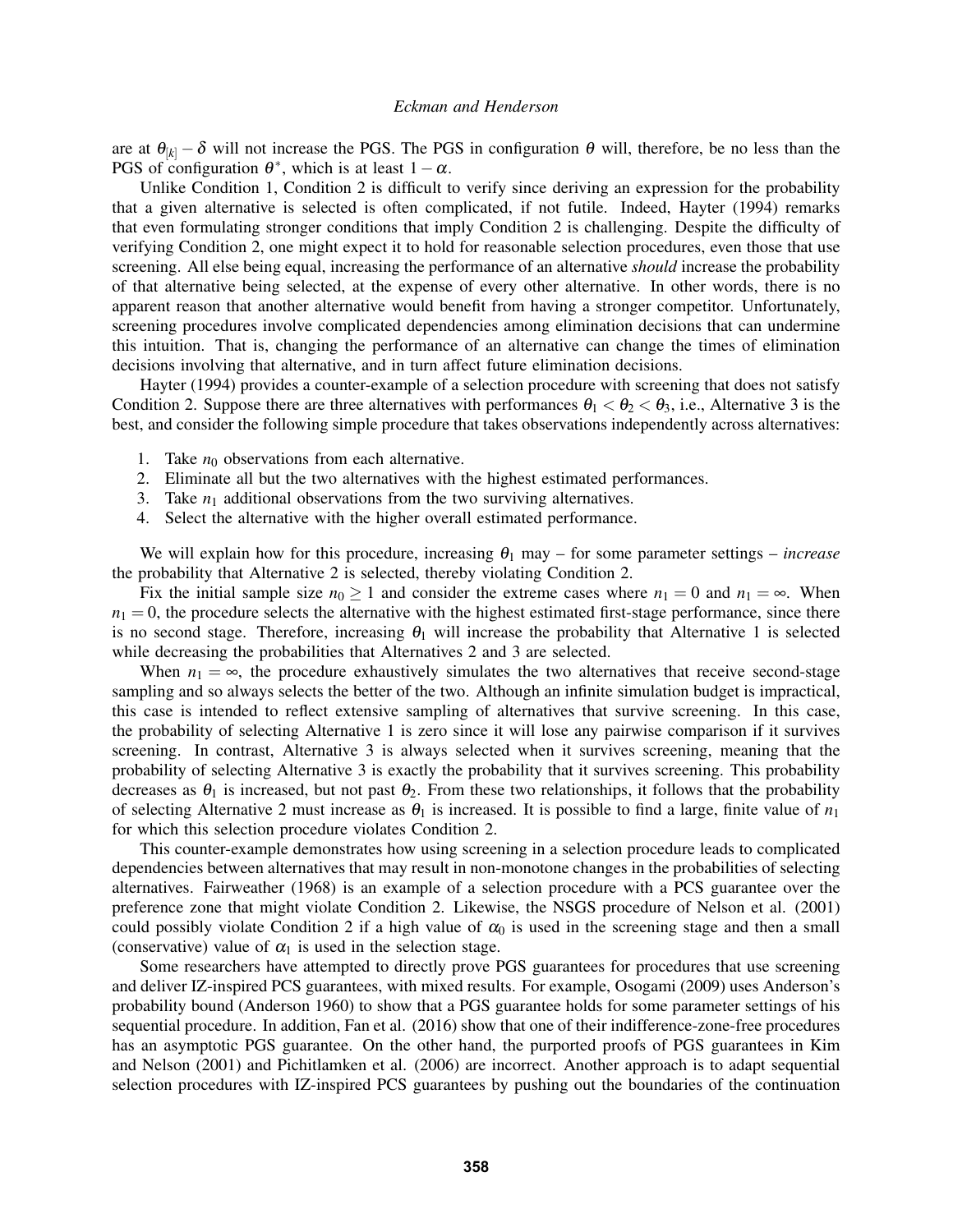regions, effectively weakening the elimination rule (Kao and Lai 1980; Jennison et al. 1982). However, these modifications result in overly conservative procedures.

#### 3.3 Multiple Comparisons

Another classical approach to proving PGS guarantees comes from multiple comparisons, a field of statistics concerned with constructing simultaneous confidence statements about the performances of alternatives. In the multiple comparisons literature, three events related to good selection are

$$
\mathscr{A} = \{Y_{[i]} - Y_{[j]} - (\theta_{[i]} - \theta_{[j]}) < \delta, \ \forall i \neq j\},
$$
\n
$$
\mathscr{B} = \{Y_{[i]} - Y_{[k]} - (\theta_{[i]} - \theta_{[k]}) < \delta, \ \forall i \neq k\}, \text{ and}
$$
\n
$$
\mathscr{C} = \{Y_{[i]} - Y_{[k]} - (\theta_{[i]} - \theta_{[k]}) < \max(\delta, \theta_{[k]} - \theta_{[i]}), \ \forall i \neq k\}.
$$

Event  $\mathscr A$  is called multiple comparisons all pairwise and states that the differences in performances between all pairs of alternatives have all been estimated within  $\delta$  of their true values. Similarly, event  $\mathscr B$  is called multiple comparisons with the best and states that the differences in performances between each alternative and the best are within  $\delta$  of their true values. Event  $\mathscr C$  is a slight relaxation of event  $\mathscr B$ , and it can be seen that  $\mathscr{A} \subseteq \mathscr{B} \subseteq \mathscr{C}$ .

Each of the three events independently implies good selection, with proofs given by Hsu (1996) and Nelson and Banerjee (2001) and reproduced in Lee and Nelson (2017). As an example, event  $\mathscr C$  implies good selection since for any bad alternative [*i*], i.e.,  $\theta_{[i]} \leq \theta_{[k]} - \delta$ , event  $\mathscr{C}$  implies that  $Y_{[i]} < Y_{[k]}$ , and, therefore, Alternative [*i*] will not be selected. If a selection procedure can guarantee that any of the events  $\mathcal{A}, \mathcal{B},$  or  $\mathcal{C}$  occurs with a probability greater than or equal to  $1-\alpha$ , then the procedure has a PGS guarantee with the same confidence level. For example, Event  $\mathscr B$  is used by Nelson and Matejcik (1995) to show that some procedures with IZ-inspired PCS guarantees also deliver PGS guarantees. It is also used to prove the PGS guarantee for procedure GSP' of Ni et al. (2017). Meanwhile, event  $\mathscr C$  is used by Nelson and Banerjee (2001) to produce lower confidence bounds on the PGS for a given selection procedure. The three events are also used in the asymptotic PGS guarantees of the bootstrapping procedures of Lee and Nelson (2017), discussed later in Section 4.1. We direct the interested reader to Hsu (1996) for other examples of classical procedures that incorporate these ideas.

### 4 RELATED PGS GUARANTEES

In this section, we discuss variants of the frequentist PGS guarantee studied in Sections 2 and 3, namely the asymptotic PGS guarantee that arises from bootstrapping and the posterior PGS guarantee under a Bayesian framework.

## 4.1 Bootstrapping

Recently, selection procedures have been designed that leverage bootstrapping. Lee and Nelson (2016) and Lee and Nelson (2017) introduce a family of procedures that make no distributional assumptions about the observations from the alternatives and allow for the use of common random numbers. The procedures take an equal number of observations, *n*, from each alternative and use bootstrapping to estimate the probability of events  $\mathscr{A}, \mathscr{B}$ , and  $\mathscr{C}$  discussed in Section 3.3. Depending on whether common random numbers are used, the bootstrap samples are drawn from either the marginal or joint empirical distributions. Since all three events imply good selection, the procedures terminate when the bootstrap probability of an event exceeds  $1-\alpha$  and select the alternative with the best estimated performance. This selection rule is used because the procedures are determining a common sample size for which the bootstrap probability that the alternative with the best estimated performance is a good alternative exceeds  $1-\alpha$ .

These bootstrapping procedures estimate the frequentist probabilities that events  $\mathscr{A}, \mathscr{B}$ , or  $\mathscr{C}$  occur, given the observed data. In other words, bootstrapping treats the empirical distributions as the true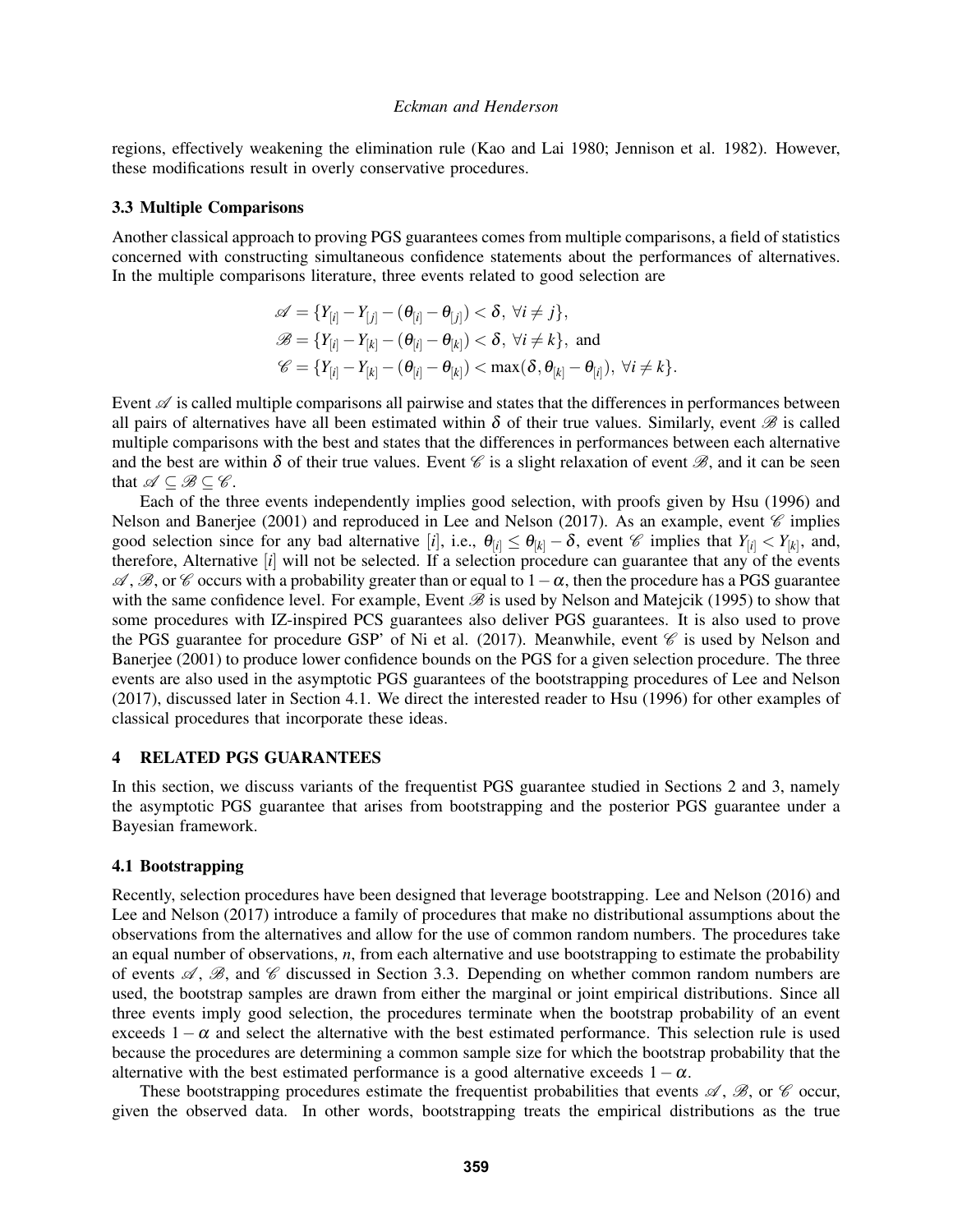distributions of the observations from the alternatives and estimates the probability that a given event occurs if *n* observations were taken from each alternative. In contrast, as we will see in Section 4.2, Bayesian R&S procedures calculate the posterior probability of an event, given the collected observations *and* a prior distribution.

A limitation of such bootstrapping procedures is that only asymptotic PGS guarantees can be proved due to two consequences of finite sample sizes. First, the empirical distributions will not match the true distributions. Second, in the bootstrapping setting, the definitions of events  $\mathscr B$  and  $\mathscr C$  rely on an *estimate* of the identity of the best alternative and its performance. Thus, for finite sample sizes, the estimated best alternative may not be the true best alternative. The procedures estimating the probabilities of events  $\mathscr A$ and B deliver asymptotic PGS guarantees as  $\delta \downarrow 0$ , whereas the procedure estimating the probability of event  $\mathscr C$  involves an additional limit requiring that the relative spacing of the performances is maintained as the configuration contracts.

Another drawback of these bootstrapping procedures is that they must take an equal number of observations from all alternatives to maintain their asymptotic validity. This means that alternatives that appear to be clearly inferior cannot be eliminated early. Therefore, when the number of alternatives is large, these procedures can be inefficient.

### 4.2 Bayesian PGS

The frequentist R&S problem discussed in Sections 2 and 3 can also be examined from a Bayesian perspective (Berger and Deely 1988; Gupta and Miescke 1996). Under the Bayesian interpretation, the problem instance is treated as a random variable, and expectations are taken over a posterior distribution, after incorporating observed evidence and a prior distribution. Accordingly, the parameters of the joint distribution *F* are viewed as random variables drawn from distributions with known families but unknown parameters. For example, in the Bayesian R&S literature, it is commonly assumed that the vector of observations  $(X_{1j},...,X_{kj})$  comes from a multivariate normal distribution. When alternatives are simulated independently, the observations from Alternative *i* are distributed as  $X_{ij} \sim \mathcal{N}(W_i, \sigma_i^2)$  where the mean  $W_i$  and variance  $\sigma_i^2$  are random and for computational convenience, the normal-gamma conjugate pair on  $(W_i, 1/\sigma_i^2)$  is often used (Chick and Inoue 2001b). On the other hand, when alternatives are simulated using common random numbers, the normal-Wishart conjugate pair can be used for the mean vector and precision matrix (Chick and Inoue 2001a). In either case, the configuration is represented by the random mean vector  $W = (W_1, \ldots, W_k)$ , in contrast to the frequentist view of the problem instance as being unknown but fixed.

To use a Bayesian selection procedure, a decision-maker begins with prior distributions on the unknown parameters of *F*. After taking observations from the alternatives, the standard Bayesian machinery is used to update the hyperparameters of the posterior distributions. The posterior distributions on the parameters of *F* encapsulate the decision-maker's beliefs on the unknown problem instance, given the observed evidence. For instance, when observations are normally distributed as described above, the posterior distribution of *W* (often a multivariate *t*-distribution) can be used to calculate the *posterior* probability of an event involving the alternatives' performances. Specifically, the posterior PGS for a given alternative, *i*, is defined as

$$
PGS_i^{Bayes} = P(W_i > W_j - \delta \ \ \forall j \neq i),
$$

where the probability is taken with respect to the posterior distribution of *W*, given the observed evidence.

The posterior PGS for a given alternative amounts to an integral of the posterior distribution of the mean vector over a polyhedron defined by  $k-1$  inequalities of the form  $W_i-W_j > -\delta$  for all  $j \neq i$ . This polyhedron corresponds to the event that the performance of Alternative *i* is no worse than  $\delta$  below the maximum of the others. When the number of alternatives is small, this integral might be computed numerically, and when the number of alternatives is large, it can be estimated using Monte Carlo methods, although the latter introduces a frequentist error estimate that deserves consideration. Alternatively, Slepian's inequality (Slepian 1962) can be used to obtain a lower bound on the posterior PGS of a given alternative that can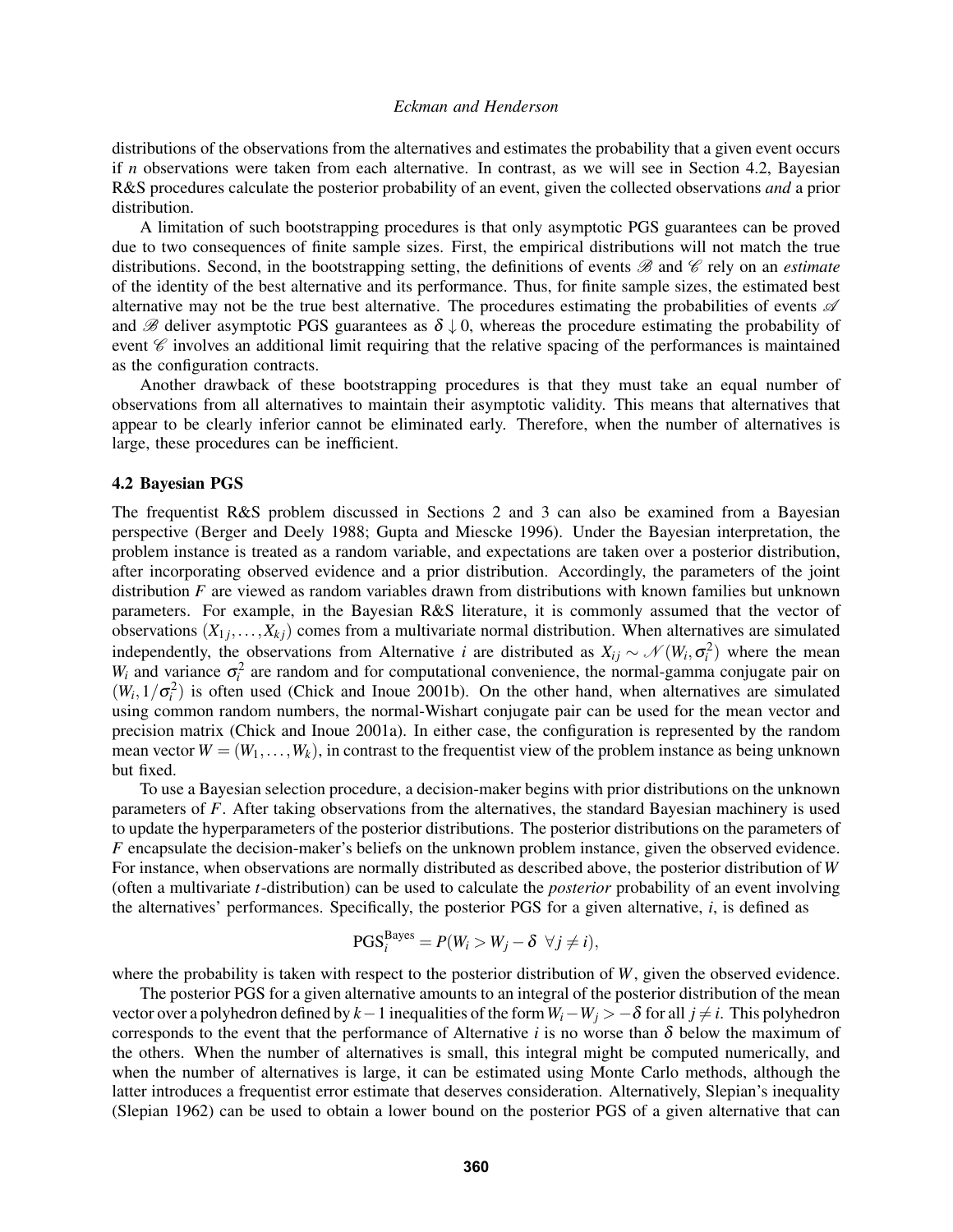be easily computed (Branke et al. 2005). This lower bound can be used as a stopping rule for expected value of information (VIP) and optimal computing budget allocation (OCBA) procedures (Chick and Inoue 2001b; Chen et al. 2000). A similar approach is taken to bound the PCS in the enhanced two-stage selection (ETSS) procedure (Chen and Kelton 2005).

The posterior PGS for a given alternative can be interpreted as the probability that the problem instance is one for which that alternative is good. If Alternative *i* were selected by a procedure with a Bayesian posterior PGS guarantee, then based on the evidence, with probability exceeding 1−α, the *random* problem instance is one for which the *fixed* Alternative *i* has a mean within  $\delta$  of the best. In contrast, for a selection procedure with a frequentist PGS guarantee, with probability exceeding  $1 - \alpha$ , the *random* alternative selected by the procedure has a mean within  $\delta$  of the best for this *fixed* problem instance. In other words, if the selection procedure were run many times on the same problem instance, on at least  $(1 - \alpha) \times 100\%$ of those runs, the procedure would select a good alternative. A potential drawback of this interpretation is that in practice, the decision-maker is likely to run the procedure only once.

Compared to its frequentist counterpart, the Bayesian concept of posterior PGS has several advantages. Foremost among these is that it can be recalculated as more observations are collected without affecting a procedure's validity, while avoiding issues with repeatedly looking at the data that arise in the frequentist framework. As a consequence, Bayesian selection procedures can use the posterior PGS for the alternatives as a stopping condition, terminating when the posterior PGS of an alternative exceeds  $1-\alpha$  and selecting that alternative (Branke et al. 2005; Russo 2016).

Another appealing aspect of posterior PGS is that Bayesian selection procedures typically use only the desired confidence level,  $1 - \alpha$ , in setting a stopping condition. Thus, allocation rules that control how many observations are taken from each alternative can be designed without regard for  $1-\alpha$ , and are, therefore, free of any need to consider a least favorable configuration. For frequentist selection procedures,  $1-\alpha$  must be specified in advance and the procedures are then designed to deliver a PGS guarantee for any configuration, making them inherently conservative. Unsurprisingly, empirical comparisons have shown that selection procedures designed to deliver Bayesian fixed-confidence guarantees are often more efficient than ones with frequentist guarantees (Branke et al. 2007).

## 5 CONCLUSIONS

We reviewed PGS guarantees as they appear in the R&S and multi-armed bandit literature and surveyed several proof techniques, including concentration inequalities and multiple comparisons. We also argued that PGS guarantees are superior to the popular IZ-inspired PCS guarantees and demonstrated how – under certain conditions – the latter can imply the former. In our discussion, we illustrated how the analysis of selection procedures that use screening is complicated by the dependencies among alternatives and their estimators. It remains an open question whether such selection procedures that deliver IZ-inspired PCS guarantees, e.g., the fully sequential procedures of Paulson (1964) and Kim and Nelson (2001), also deliver PGS guarantees. Verifying Condition 2 for these procedures may be a promising approach. Lastly, we examined some of the relative advantages and disadvantages of PGS guarantees for bootstrapping and Bayesian selection procedures.

The idea of delivering a fixed-confidence guarantee for selecting a  $\delta$ -optimal alternative can also be applied to problems for which the number of alternatives is infinite. As an example, an intriguing area for future research would be stochastic optimization problems with continuous domains. In this setting, one might explore how to design algorithms that guarantee with high probability to return a solution whose objective function value is within  $\delta$  of a local optimum. Aside from regularity conditions on the error associated with estimating the objective function, some structural assumptions about the objective function would be essential.

Rather than having a single alternative be selected for them, decision-makers may prefer to obtain a small subset of alternatives from which they can make a final decision based on some additional criteria.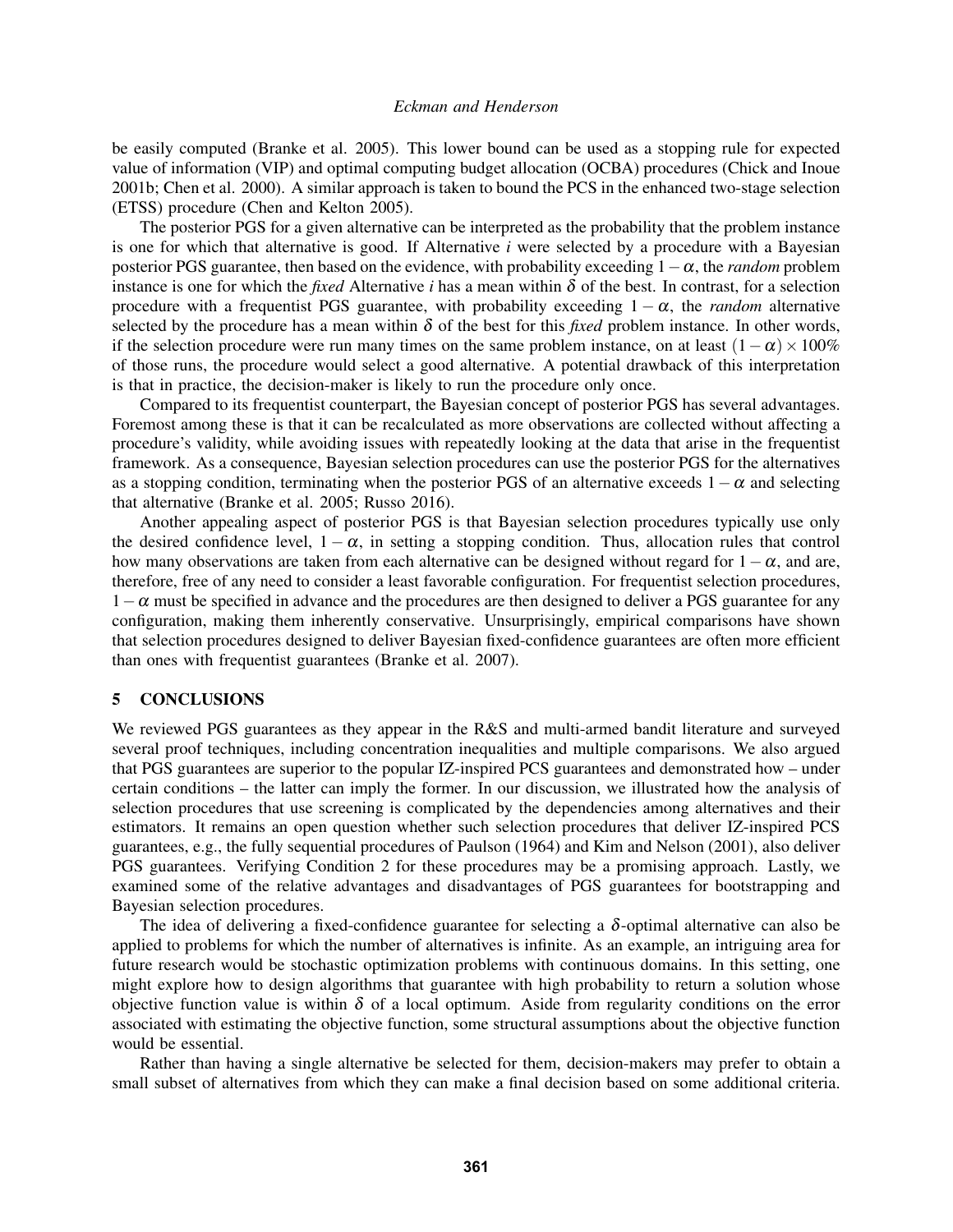For this reason, more research is needed on subset-selection procedures with fixed-confidence guarantees on the quality of the selected alternatives.

## ACKNOWLEDGMENTS

We thank Steve Chick, Jeff Hong, and Barry Nelson for valuable conversations. We also thank the reviewers for their detailed suggestions for improving this tutorial. This work is supported by the National Science Foundation under grants DGE–1650441 and CMMI–1537394 and by the Army Research Office under grant W911NF-17-1-0094.

## **REFERENCES**

- Anderson, T. W. 1960. "A Modification of the Sequential Probability Ratio Test to Reduce the Sample Size". *Annals of Mathematical Statistics* 31(1):165–197.
- Bechhofer, R. E. 1954. "A Single-Sample Multiple Decision Procedure for Ranking Means of Normal Populations with Known Variances". *Annals of Mathematical Statistics* 25(1):16–39.
- Berger, J. O., and J. Deely. 1988. "A Bayesian Approach to Ranking and Selection of Related Means with Alternatives to Analysis-of-Variance Methodology". *Journal of the American Statistical Association* 83(402):364–373.
- Blanchet, J., J. Liu, and B. Zwart. 2008. "Large Deviations Perspective on Ordinal Optimization of Heavy-Tailed Systems". In *Proceedings of the 2008 Winter Simulation Conference*, edited by S. J. Mason et al., 489–494. Piscataway, New Jersey: IEEE.
- Branke, J., S. E. Chick, and C. Schmidt. 2005. "New Developments in Ranking and Selection: An Empirical Comparison of the Three Main Approaches". In *Proceedings of the 2005 Winter Simulation Conference*, edited by M. E. Kuhl et al., 708–717. Piscataway, New Jersey: IEEE.
- Branke, J., S. E. Chick, and C. Schmidt. 2007. "Selecting a Selection Procedure". *Management Science* 53(12):1916–1932.
- Broadie, M., M. Han, and A. Zeevi. 2007. "Implications of Heavy Tails on Simulation-based Ordinal Optimization". In *Proceedings of the 2007 Winter Simulation Conference*, edited by S. G. Henderson et al., 439–447. Piscataway, New Jersey: IEEE.
- Bubeck, S., R. Munos, and G. Stoltz. 2011. "Pure Exploration in Finitely-armed and Continuous-armed Bandits". *Theoretical Computer Science* 412(19):1832–1852.
- Chen, C.-H., S. E. Chick, L. H. Lee, and N. A. Pujowidianto. 2015. "Ranking and Selection: Efficient Simulation Budget Allocation". In *Handbook of Simulation Optimization*, edited by M. Fu, 45–80. New York: Springer.
- Chen, C.-H., J. Lin, E. Yucesan, and S. E. Chick. 2000. "Simulation Budget Allocation for Further Enhancing ¨ the Efficiency of Ordinal Optimization". *Discrete Event Dynamic Systems* 10(3):251–270.
- Chen, E. J., and W. D. Kelton. 2005. "Sequential Selection Procedures: Using Sample Means to Improve Efficiency". *European Journal of Operational Research* 166(1):133–153.
- Chen, P. 1982. *An Alternative Definition of Correct Selection in Ranking and Selection Problems*. Ph. D. thesis, UC Santa Barbara, Santa Barbara, California.
- Chick, S. E., and K. Inoue. 2001a. "New Procedures to Select the Best Simulated System Using Common Random Numbers". *Management Science* 47(8):1133–1149.
- Chick, S. E., and K. Inoue. 2001b. "New Two-Stage and Sequential Procedures for Selecting the Best Simulated System". *Operations Research* 49(5):732–743.
- Chick, S. E., and Y. Wu. 2005. "Selection Procedures with Frequentist Expected Opportunity Cost Bounds". *Operations Research* 53(5):867–878.
- Chiu, W. K. 1974a. "A Generalized Selection Goal for a Ranking Problem". *South African Statistical Journal* 8(1):45–48.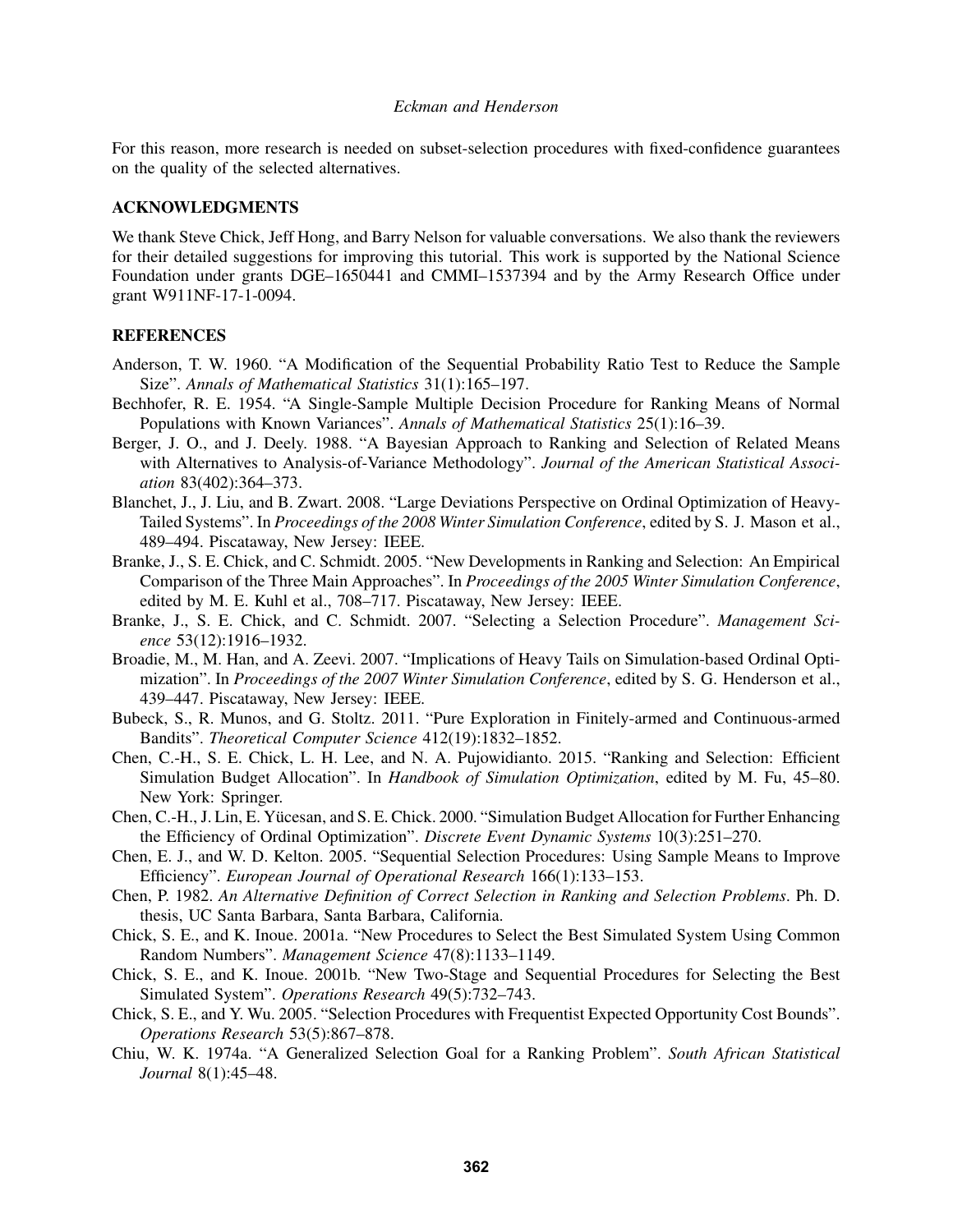- Chiu, W. K. 1974b. "The Ranking of Means of Normal Populations for a Generalized Selection Goal". *Biometrika* 61(3):579–584.
- Clark, G. M., and W.-N. Yang. 1986. "A Bonferroni Selection Procedure When Using Common Random Numbers with Unknown Variances". In *Proceedings of the 1986 Winter Simulation Conference*, edited by J. R. Wilson et al., 313–315. New York: IEEE.
- Dudewicz, E. J., and S. R. Dalal. 1975. "Allocation of Observations in Ranking and Selection with Unequal Variances". *Sankhya: The Indian Journal of Statistics ¯* 37(1):28–78.
- Eckman, D. J., and S. G. Henderson. 2018a. *Fixed-Confidence, Fixed-Tolerance Guarantees for Selection-ofthe-Best Procedures*. Working paper, Cornell University, School of Operations Research and Information Engineering, http://people.orie.cornell.edu/dje88/mypdfs/PGS-overview-paper.pdf.
- Eckman, D. J., and S. G. Henderson. 2018b. "Reusing Search Data in Ranking and Selection: What Could Possibly GoWrong?".*ACM Transactions on Modeling and Computer Simulation (TOMACS)* 28(3):18:1– 18:15.
- Even-Dar, E., S. Mannor, and Y. Mansour. 2002. "PAC Bounds for Multi-Armed Bandit and Markov Decision Processes". In *Fifteenth Annual Conference on Computational Learning Theory (COLT)*, edited by J. Kivinen and R. H. Sloan, 255–270. Berlin: Springer.
- Even-Dar, E., S. Mannor, and Y. Mansour. 2006. "Action Elimination and Stopping Conditions for the Multi-Armed Bandit and Reinforcement Learning Problems". *Journal of Machine Learning Research* 7:1079– 1105.
- Fabian, V. 1962. "On Multiple Decision Methods for Ranking Population Means". *Annals of Mathematical Statistics* 33(1):248–254.
- Fairweather, W. R. 1968. "Some Extensions of Somerville's Procedure for Ranking Means of Normal Populations". *Biometrika* 55(2):411–418.
- Fan, W., L. J. Hong, and B. L. Nelson. 2016. "Indifference-Zone-Free Selection of the Best". *Operations Research* 64(6):1499–1514.
- Feigin, P. D., and I. Weissman. 1981. "On the Indifference Zone Approach to Selection A Consistency Result". *Annals of the Institute of Statistical Mathematics* 33(1):471–474.
- Frazier, P. 2014. "A Fully Sequential Elimination Procedure for Indifference-Zone Ranking and Selection with Tight Bounds on Probability of Correct Selection". *Operations Research* 62(4):926–942.
- Glynn, P., and S. Juneja. 2004. "A Large Deviations Perspective on Ordinal Optimization". In *Proceedings of the 2004 Winter Simulation Conference*, edited by R. G. Ingalls et al., 577–585. Piscataway, New Jersey: IEEE.
- Glynn, P., and S. Juneja. 2015. "Selecting the Best System, Large Deviations, and Multi-armed Bandits". *ArXiv e-prints*. Preprint arXiv:1507.04564v2, http://arxiv.org/abs/1507.04564v2.
- Guiard, V. 1996. "Different Definitions of ∆-Correct Selection for the Indifference Zone Formulation". *Journal of Statistical Planning and Inference* 54(2):175–199.
- Gupta, S. S., and K. J. Miescke. 1996. "Bayesian Look Ahead One-Stage Sampling Allocations for Selection of the Best Population". *Journal of Statistical Planning and Inference* 54(2):229–244.
- Hayter, J. 1994. "On the Selection Probabilities of Two-Stage Decision Procedures". *Journal of Statistical Planning and Inference* 38(2):223–236.
- Ho, Y.-C., C. G. Cassandras, C.-H. Chen, and L. Dai. 2000. "Ordinal Optimisation and Simulation". *Journal of the Operational Research Society* 51(4):490–500.
- Hsu, J. 1996. *Multiple Comparisons: Theory and Methods*. New York: CRC Press.
- Hunter, S. R., and R. Pasupathy. 2010. "Large-Deviation Sampling Laws for Constrained Simulation Optimization on Finite Sets". In *Proceedings of the 2010 Winter Simulation Conference*, edited by B. Johansson et al., 995–1002. Piscataway, New Jersey: IEEE.
- Jennison, C., I. M. Johnstone, and B. W. Turnbull. 1982. "Asymptotically Optimal Procedures for Sequential Adaptive Selection of the Best of Several Normal Means". In *Statistical Decision Theory and Related Topics III*, edited by S. S. Gupta and J. O. Berger, Volume 2, 55–86. New York: Elsevier.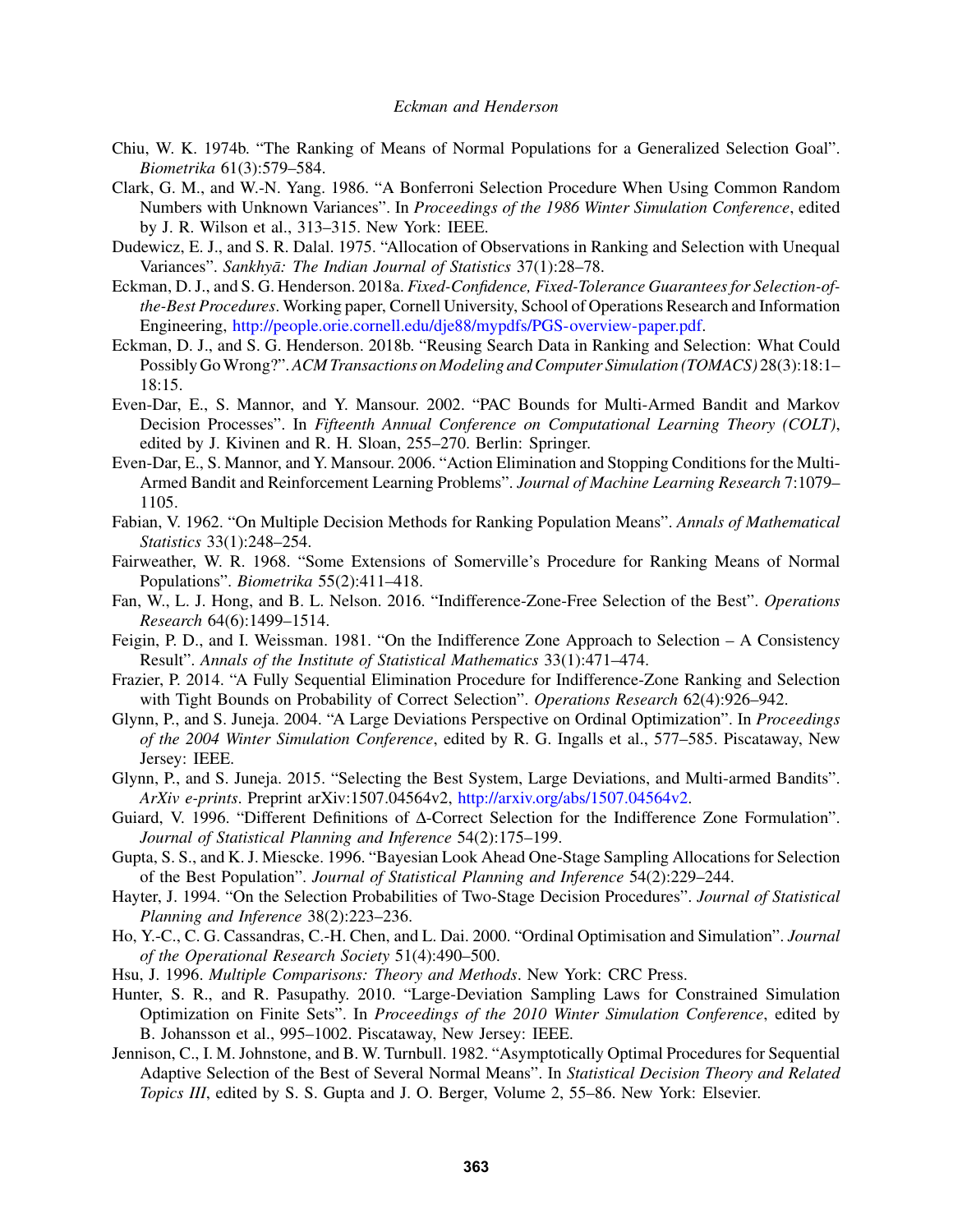- Kao, S. C., and T. L. Lai. 1980. "Sequential Selection Procedures Based on Confidence Sequences for Normal Populations". *Communications in Statistics – Theory and Methods* A9(16):1657–1676.
- Karnin, Z., T. Koren, and O. Somekh. 2013. "Almost Optimal Exploration in Multi-armed Bandits". In *Proceedings of the 30th International Conference on Machine Learning*, edited by S. Dasgupta and D. McAllester, 1238–1246. Stroudsburg, Pennsylvania: IMLS.
- Kiekhaefer, A. P. 2011. *Simulation Ranking and Selection Procedures and Applications in Network Reliability Design*. Ph. D. thesis, University of Iowa, Iowa City, Iowa.
- Kim, S.-H., and A. B. Dieker. 2011. "Selecting the Best by Comparing Simulated Systems in a Group of Three". In *Proceedings of the 2011 Winter Simulation Conference*, edited by S. Jain et al., 3987–3997. Piscataway, New Jersey: IEEE.
- Kim, S.-H., and B. L. Nelson. 2001. "A Fully Sequential Procedure for Indifference-Zone Selection in Simulation". *ACM Transactions on Modeling and Computer Simulation (TOMACS)* 11(3):251–273.
- Kim, S.-H., and B. L. Nelson. 2006. "Selecting the Best System". In *Simulation*, edited by S. G. Henderson and B. L. Nelson, 501–534. Amsterdam: Elsevier.
- Koenig, L. W., and A. M. Law. 1985. "A Procedure for Selecting a Subset of Size *m* Containing the *l* Best of *k* Independent Normal Populations, with Applications to Simulation". *Communications in Statistics – Simulation and Computation* 14(3):719–734.
- Lau, T. W. E., and Y. C. Ho. 1997. "Universal Alignment Probabilities and Subset Selection for Ordinal Optimization". *Journal of Optimization Theory and Applications* 93(3):455–489.
- Lee, S., and B. L. Nelson. 2016. "General-Purpose Ranking and Selection for Computer Simulation". *IIE Transactions* 48(6):555–564.
- Lee, S., and B. L. Nelson. 2017.*An Omnibus Ranking-and-Selection Procedure*.Working Paper, Northwestern University, Department of Industrial Engineering & Management Sciences.
- Ma, S., and S. G. Henderson. 2017. "An Efficient Fully Sequential Selection Procedure Guaranteeing Probably Approximately Correct Selection". In *Proceedings of the 2017 Winter Simulation Conference*, edited by W. K. V. Chan et al., 2225–2236. Piscataway, New Jersey: IEEE.
- Mannor, S., and J. N. Tsitsiklis. 2004. "The Sample Complexity of Exploration in the Multi-armed Bandit Problem". *Journal of Machine Learning Research* 5:623–648.
- Matejcik, F. J., and B. L. Nelson. 1995. "Two-Stage Multiple Comparisons with the Best for Computer Simulation". *Operations Research* 43(4):633–640.
- Nelson, B. L., and S. Banerjee. 2001. "Selecting a Good System: Procedures and Inference". *IIE Transactions* 33(3):149–166.
- Nelson, B. L., and F. Matejcik. 1995. "Using Common Random Numbers for Indifference-Zone Selection and Multiple Comparisons in Simulation". *Management Science* 41(12):1935–1945.
- Nelson, B. L., J. Swann, D. Goldsman, and W. Song. 2001. "Simple Procedures for Selecting the Best Simulated System When the Number of Alternatives Is Large". *Operations Research* 49(6):950–963.
- Ni, E., D. Ciocan, S. Henderson, and S. Hunter. 2017. "Efficient Ranking and Selection in Parallel Computing Environments". *Operations Research* 65(3):821–836.
- Osogami, T. 2009. "Finding Probably Best Systems Quickly via Simulations". *ACM Transactions on Modeling and Computer Simulation (TOMACS)* 19(3):12:1–12:19.
- Parnes, M., and R. Srinivasan. 1986. "Some Inconsistencies and Errors in the Indifference Zone Formulation of Selection". *Sankhyā: The Indian Journal of Statistics* 48(1):86–97.
- Paulson, E. 1964. "A Sequential Procedure for Selecting the Population with the Largest Mean from *k* Normal Populations". *Annals of Mathematical Statistics* 35(1):174–180.
- Peng, Y., C. H. Chen, M. C. Fu, and J. Q. Hu. 2016. "Dynamic Sampling Allocation and Design Selection". *INFORMS Journal on Computing* 28(2):195–208.
- Pichitlamken, J., B. L. Nelson, and L. J. Hong. 2006. "A Sequential Procedure for Neighborhood Selection-ofthe-Best in Optimization via Simulation". *European Journal of Operational Research* 173(1):283–298.